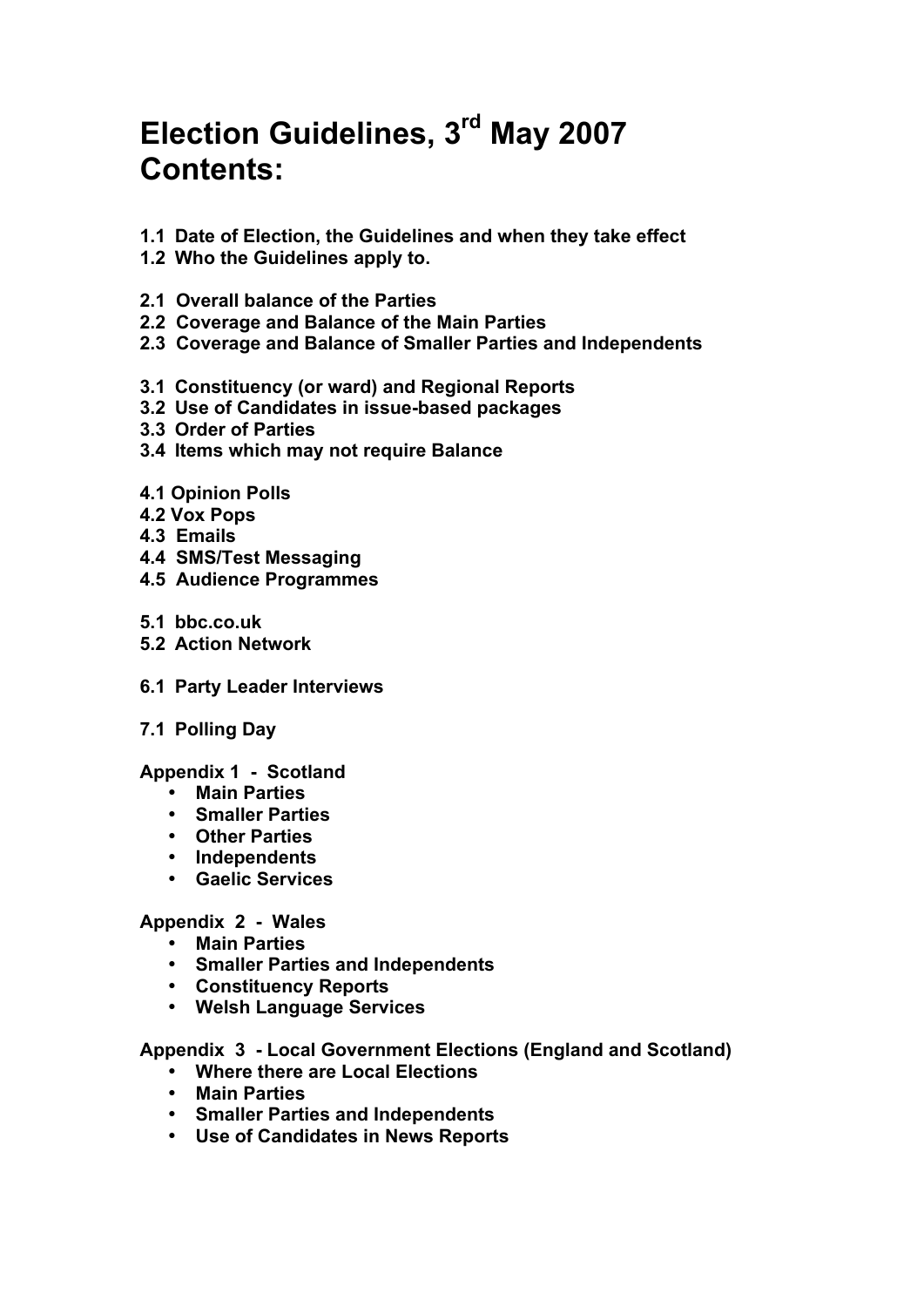# **Election Guidelines: 3rd May 2007**

### **1.1 Date of election, the guidelines and when they take effect**

The date of the elections for the Scottish Parliament, the Welsh Assembly and local government in England and Scotland, is May 3rd 2007. These guidelines apply as follows:

- *-* For the Welsh Assembly election and the English and Scottish local elections from **Tuesday 27th March**.
- *-* For the Scottish Parliamentary election from **Monday 2nd April**.

The BBC is required to ensure that political issues are covered with due accuracy and impartiality. This commitment is under intense scrutiny during election campaigns and these Election Guidelines provide further guidance to supplement the Editorial Guidelines (Chapter 4, "Impartiality and Diversity", Chapter 10, "Politics and Public Policy"). They should, in particular, be read in conjunction with the sections on "Broadcasting During Elections" and "Reporting UK Election Campaigns" in Chapter 10.

# **1.2 Who the Guidelines apply to**

It is the responsibility of each editor to ensure that programme teams are aware of how the Guidelines affect their output.

The appendices to these Guidelines set out specific guidance in relation to each of the different elections.

Each programme, strand or channel must bear in mind the location of their own audience in applying these Guidelines.

Programmes which do not usually cover political subjects or normally invite politicians to participate should consult the Chief Adviser, Politics, before finalising any plans to do so during this period.

For those broadcasting throughout the UK, all of these Guidelines, and all Appendices, will apply.

For programming that is not UK wide – such as English local radio – programme makers will generally only need to apply the sections and Appendices relevant to the elections in their area. Within Northern Ireland and in London, there are no elections due on Mav 3rd.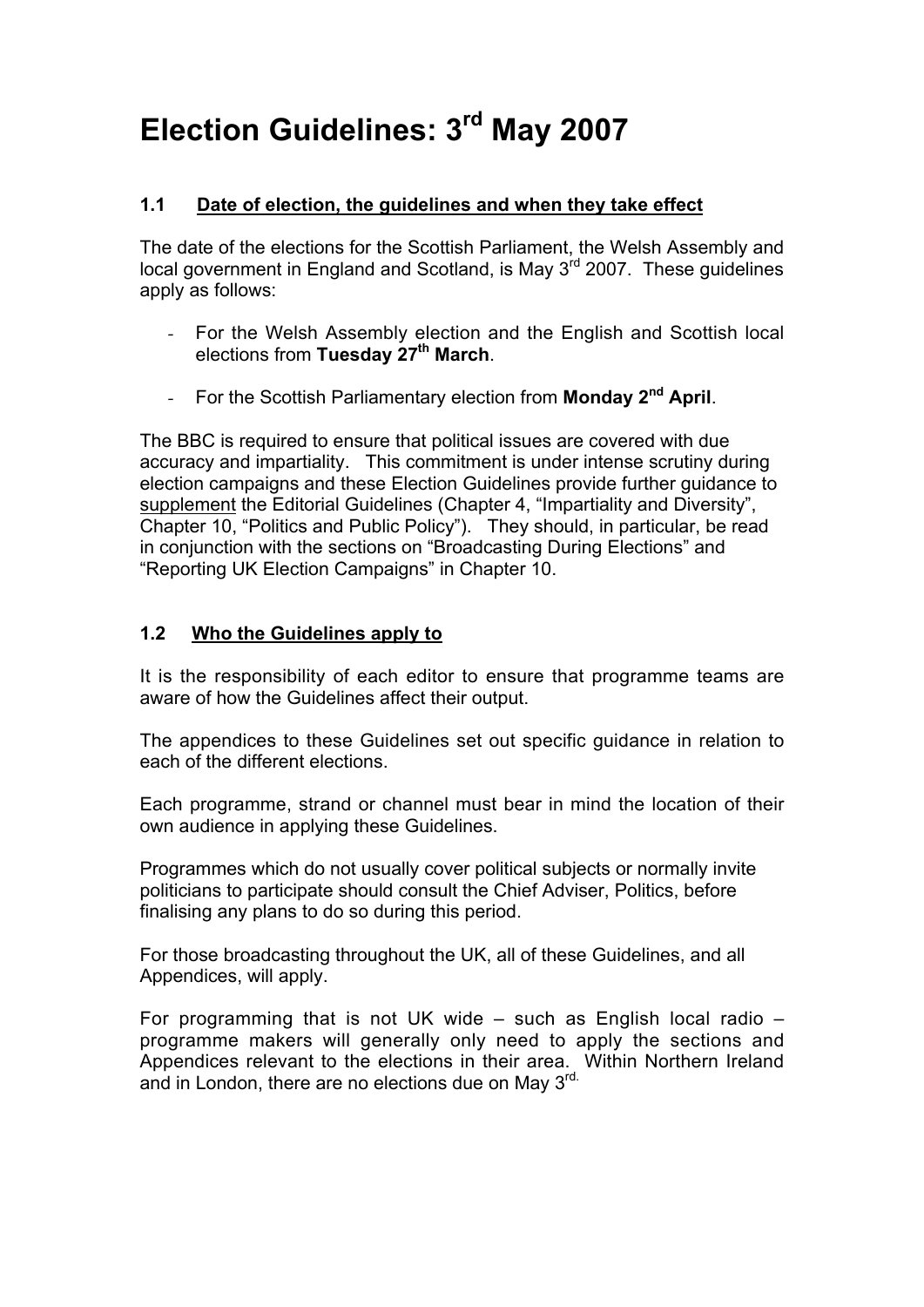However, the elections do not happen in isolation. For instance, broadcasters in Wales who report what is happening in the Scottish Parliamentary election (and vice-versa) need to bear in mind the similarities or contrasts which may have a bearing on their own election.

All programme makers, whether or not there is an election in the area to which they are broadcasting, need to comply with the general requirement of due accuracy and impartiality. This also applies to all Parliamentary reportage during the campaign, both from Westminster and the European Parliament. However, any issues relating to local government in England and Scotland, or matters within the competence of the Scottish Parliament or the Welsh Assembly which are discussed in the parliaments, must be reported with care to avoid imbalance.

The Westminster Parliament is likely to be sitting for part of the time during the elections and the UK government will continue with normal business. Programmes need to bear in mind which powers are devolved to the Scottish Parliament and the Welsh Assembly and ensure it is clear to the audience when stories apply to the different nations. They also should be alert to other party politicians who are not involved directly in the elections, including Westminster Ministers and shadow Ministers, intervening in issues relevant to any of the elections and ensure that appropriate balance is maintained.

**The Guidelines are publicly available and the BBC can expect to be held accountable for their implementation during the campaign.**

### **2.1 Overall balance of the parties**

Each bulletin, programme or programme strand, as well as online and interactive services, covering each election, must achieve an appropriate and fair balance. Whilst the majority of coverage is likely to be about the main parties care must be taken to ensure that other political parties and independent candidates also receive appropriate coverage.

#### **2.2 Coverage and balance of the main parties**

The Main Parties in each election are listed in the Appendices to these **Guidelines** 

- Daily News magazine programmes must achieve an appropriate and fair balance in coverage of the main parties in the course of each week of the campaign.
- Balance must be achieved in 3 categories:
	- o Clips
	- o Interviews/Discussions of up to 10 minutes
	- o Long form programmes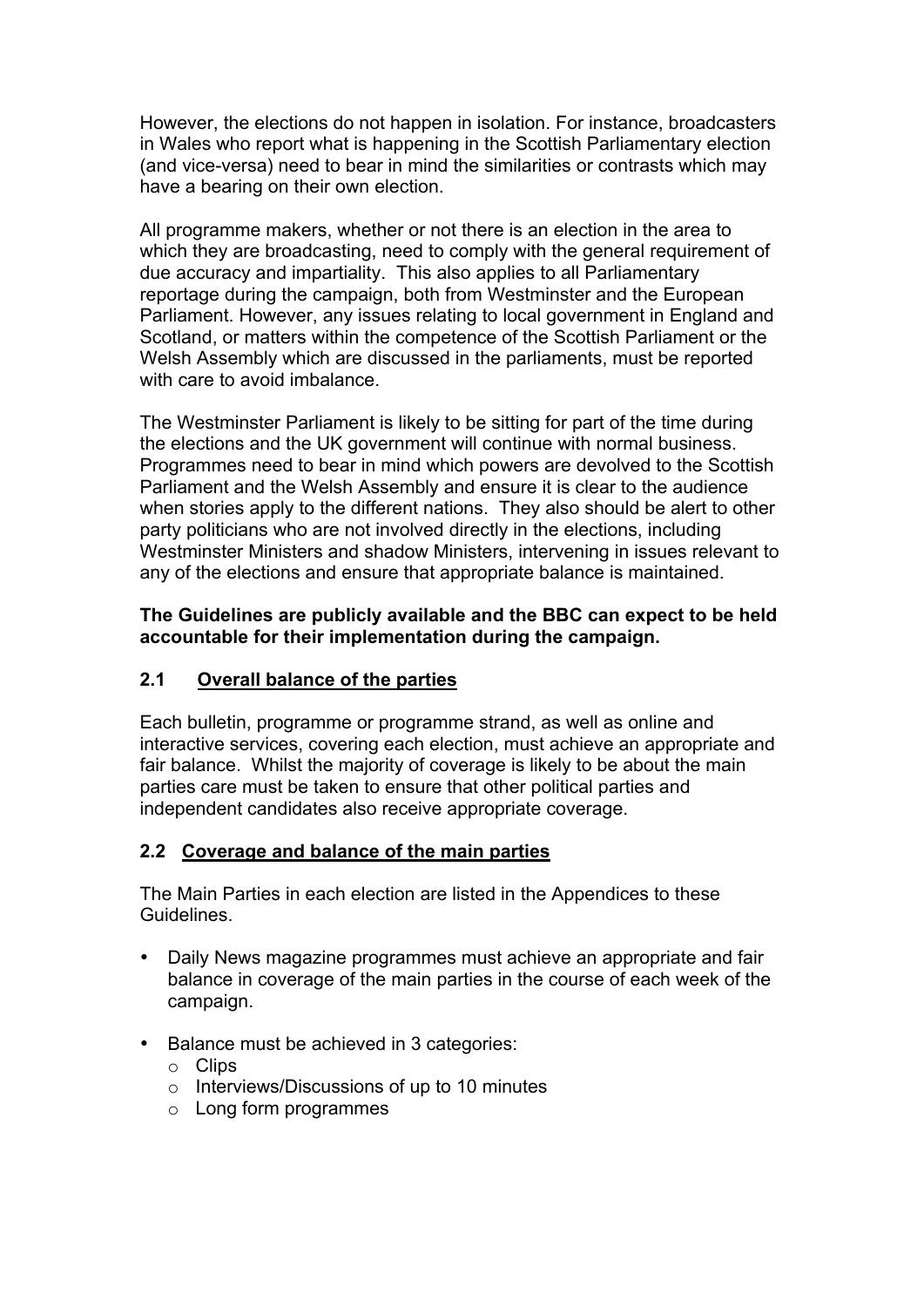- This means that each strand (e.g. a drive time show on radio) is responsible for reaching its own targets within the week and cannot rely on other outlets at different times of the day (e.g. the breakfast show) to do so for it.
- Single programmes should avoid individual editions getting badly out of kilter. There may be days when, inevitably, one main party dominates the news agenda e.g. when the main party manifestos are launched, but in that case care must be taken to ensure that coverage of similar prominence and duration is given to the other manifesto launches of the main parties on the relevant days.
- Any edition of a multi-item programme which covers the campaign e.g. the Reporting Scotland/Wales Today 18.30 – 19.00 slot, should refer in at least one item to each of the main parties.
- Weekly programmes, or running series within daily sequence programmes, which focus on one party or another should trail both forwards and backwards so that it is clear to the audience that balance is built in over time.
- All appropriate daily news and current affairs network programmes should ensure the policies of each of the main parties in each nation are reported in at least one substantial item during the course of the campaign. A network programme on television or radio covering any of the elections must achieve balance between the appropriate main parties during the course of the campaign.
- Where there are major news stories special care is needed to ensure that any political coverage is comprehensive, but also reflects the fact that we are in an election period. How this is achieved will depend on the particular circumstances of each case. For example, where there are major stories which fall outside the competence of the bodies holding elections, due impartiality may mean that additional time should be given to cross-examine those most closely involved, to report fully statements that tell us what is happening, and, on occasion, to reflect vigorous internal debates within parties on such issues. *.*

Anyone who is in doubt as to how these apply to their own programme should contact the Chief Adviser, Politics, for advice.

### **2.3 Coverage and balance of Smaller Parties and Independents**

All relevant programme-makers and others responsible for editorial content must ensure they are fully aware of the obligations contained in the Appendices to the Guidelines dealing with smaller parties and independents for each set of elections and each nation.

- Appendix I. Scotland
- Appendix II Wales
- Appendix III England and Scotland, local elections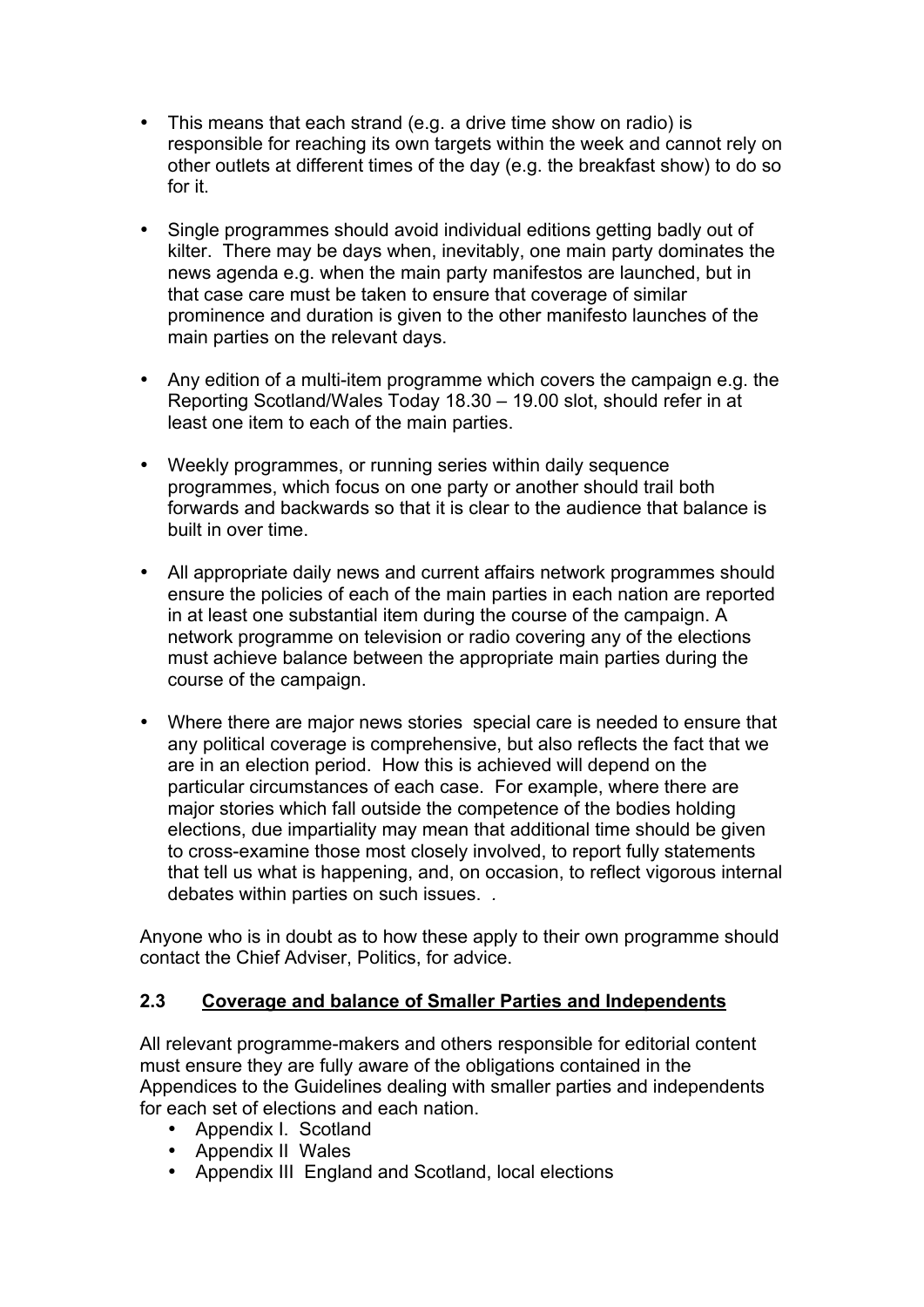# **3.1 Constituency (or ward) and Regional reports**

There is no longer any legal distinction for us between the period before close of nominations and the period after it. References are now solely to the "Election Period" – there is no longer a "pending period".

Candidates who withhold their consent from constituency/ward reports or debates can no longer effectively exercise a veto over all other candidates.

However, this does not weaken in any way the BBC's obligations to fairness:

Reports or debates about a specific electoral area, such as a ward or a constituency, should give due weight to candidates of the main parties. This means that if any candidate takes part in an item about a specific electoral area, then a candidate from each of the main parties should be offered the opportunity to take part. The choice of candidate to represent a party will be made on editorial grounds, but care must be taken over the course of the campaign to ensure that one candidate is not unduly favoured at the expense of the others from the same party.

Constituency/ward reports or debates should also include some participation from candidates representing any other parties or independents with either previous significant electoral support, or with evidence of significant current support in that constituency/ward. For instance, in local government, an existing Councillor, standing for re-election, should be given the same weight in ward reports as candidates from the main parties..

Programmes may decide to use either candidates or party representatives. But if the candidate from one of the parties is invited to take part, the other participants should, where at all possible, also be candidates. (see Appendix I and II for Language Services). In exceptional circumstances if a candidate is genuinely unavailable the opportunity may be offered instead to a suitable party representative from within the electoral area (eg: party official or agent ) but it should normally be made clear to the audience that the missing candidate(s) was invited and why they were unable to take part. If a party declines to put forward any representative the item/programme will go ahead without them

Full-length reports or debates about specific electoral areas should refer – as a minimum - to an online list of all candidates standing. If such a report is being broadcast several times on the same channel in a day, the online list of candidates should be referred to on each occasion.

### **3.2 Use of Candidates in issue based packages**

Programmes are now able to use candidates more freely to discuss local issues, but there remains a responsibility to be fair between the parties and between candidates.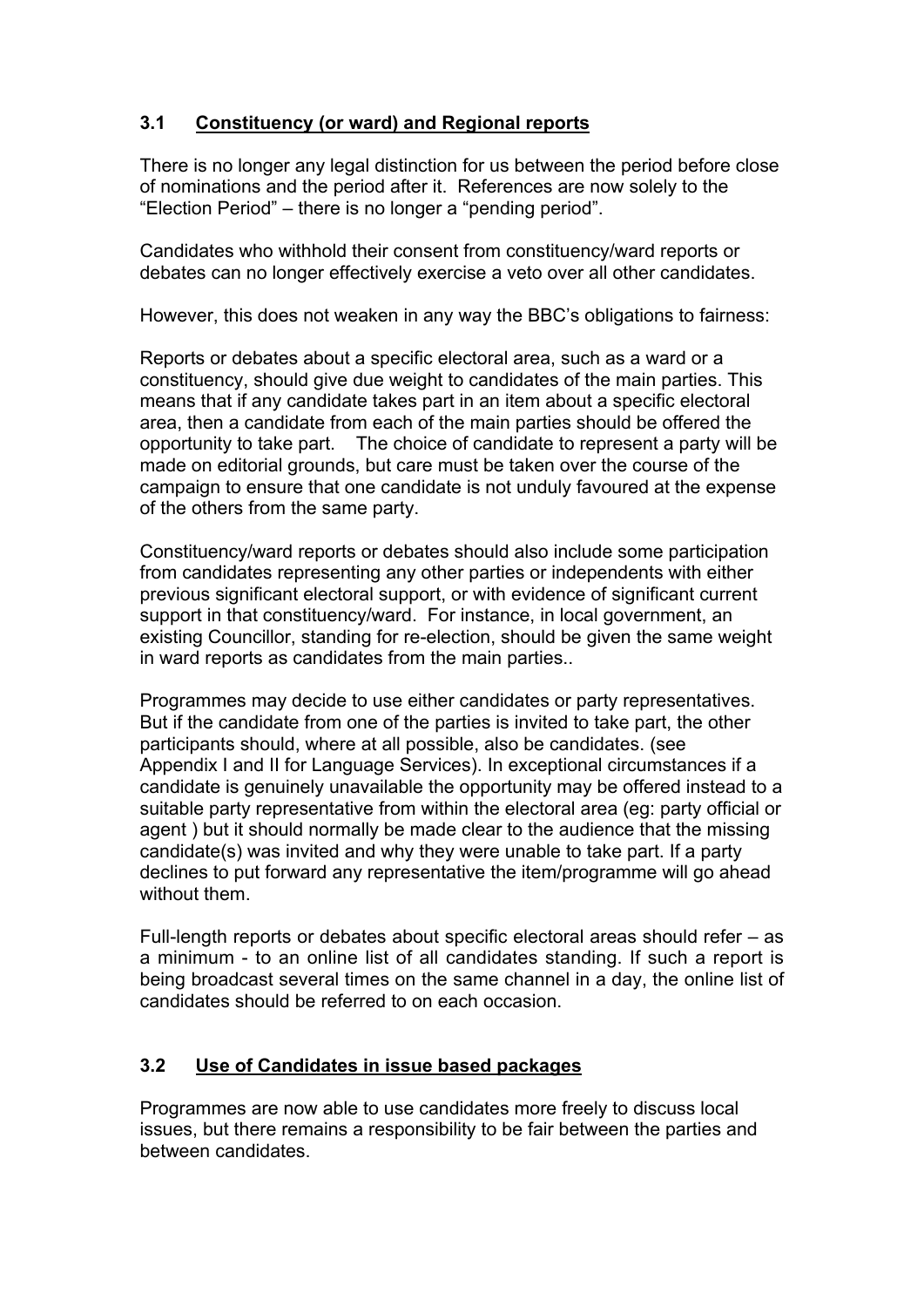In order to achieve fairness across the board, when programmes decide to use a local candidate in a package or debate, the other participants should, where at all possible, also be local candidates (with more latitude for Language Services – see Appendix I and II). Candidates do not have to be from the same constituency or ward. In local issue round-tables debates – including where all the participants are candidates - references, for instance, to local hospitals, bypasses etc, are allowed.

However, if a candidate is being interviewed as a national spokesperson, we should not allow them to gain an unfair advantage over their local opponents by making repeated references to their own constituency or area. This can best be achieved by politely advising them in advance of our policy on this, editing out such references if pre-recorded and swift intervention by the interviewer, if live.

Callers to phone-ins must be checked to see if they are candidates. They can be encouraged to contribute, but the audience must be clear that they are speaking not as ordinary members of the public but as contributors with a stated political agenda. Care must be taken that over time programmes are not giving undue prominence to one party or undue preference to one candidate over another.

The aim of all these guidelines is to encourage vigorous debate and a higher profile to candidates of all parties in general without giving unfair advantage to one candidate over another.

Further advice on use of candidates can be sought from the Chief Adviser, **Politics** 

### **3.3 Order of Parties**

The order in which parties appear in packages or are introduced in discussions should be editorially driven. However, programme makers should take care to ensure they vary this order, where appropriate, so that no fixed pattern emerges in the course of the campaign.

### **3.4 Items which may not require balance**

Not every appearance by a politician may have to be balanced during the course of the election campaign. Exceptionally, for example, comment on a personal tragedy or a public disaster, an eye witness account of a news incident, may not require balance from other parties or candidates, especially where to do so might appear insensitive or risk the appearance of a media circus. Advice on such instances should always be sought from a senior line manager and the Chief Adviser, Politics.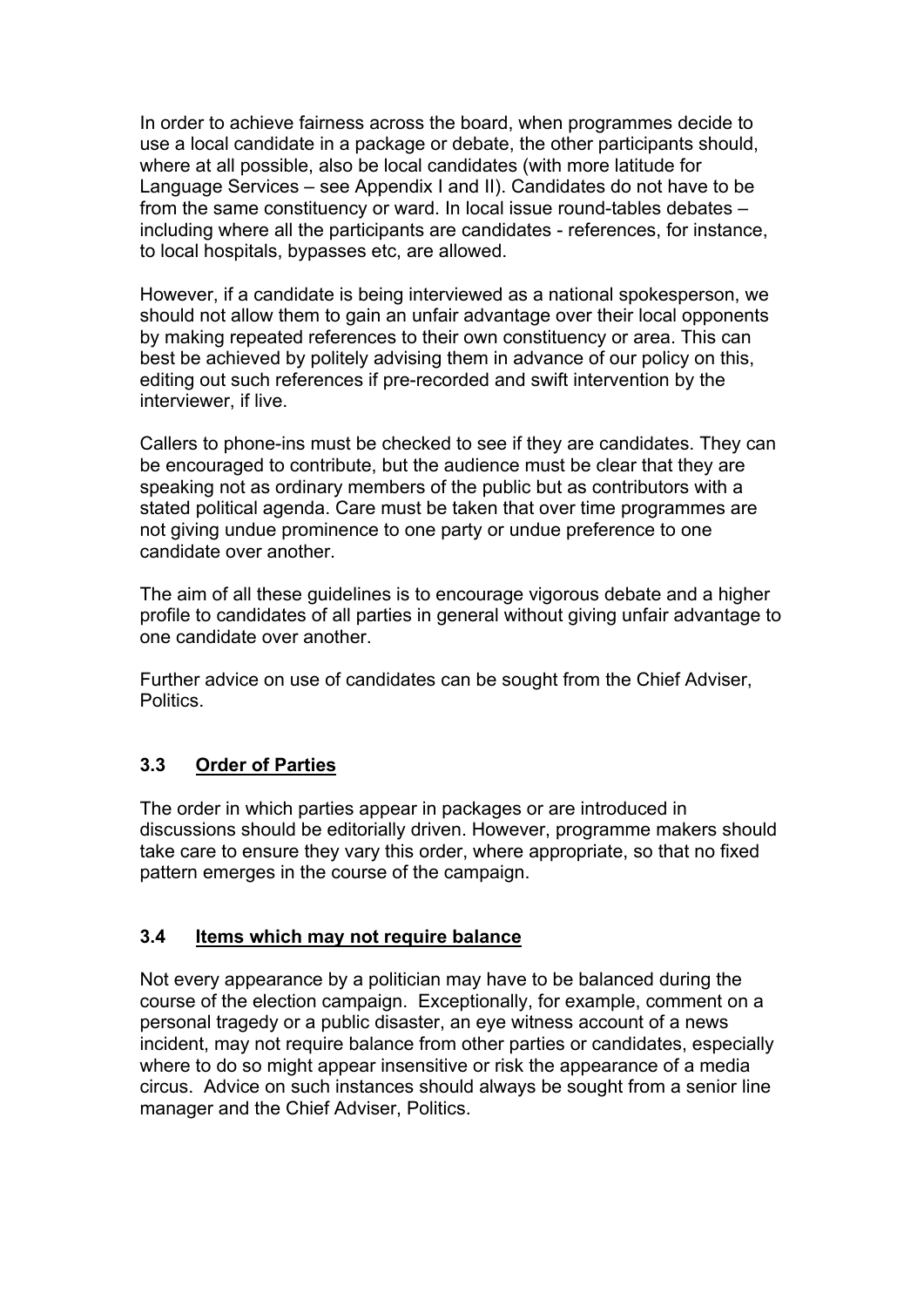# **4.1 Opinion Polls**

The key principles already set out for Polling apply in Election campaigns. Our policy takes into account three key factors:

- that polls should not be ignored during the campaign. They are part of the story and audiences should be informed about them;
- but, context is essential, and so is the language used in reporting them; and
- polls can be wrong. There are real dangers in only reporting the most "newsworthy" polls – i.e. those which, on a one-off basis, show dramatic movement.

So, the rules about reporting polls (chapter 10 of Editorial Guidelines) need to be scrupulously followed. They are:

- not to lead a news bulletin or programme simply with the results of a voting intention poll;
- not to headline the results of a voting intention poll unless it has prompted a story which itself deserves a headline and reference to the poll's findings is necessary to make sense of it;
- not to rely on the interpretation given to a poll's results by the organisation or publication which commissioned it: look at the questions, the results and the trend;
- to report the findings of voting intentions polls in the context of trend. The trend may consist of the results of all major polls over a period or may be limited to the change in a single pollster's findings. Poll results which defy trends without convincing explanation should be treated with particular scepticism and caution;
- not to use language which gives greater credibility to the polls than they deserve: polls "suggest" but never "prove" or even "show";
- to report the expected margin of error if the gap between the contenders is within the margin. On television and online, graphics should *always* show the margin of error;
- to report the organisation which carried out the poll and the organisation or publication which commissioned it.

In addition, the BBC will:

report even single polls in context. For example, on television the graphic will never be separated from the explanatory piece;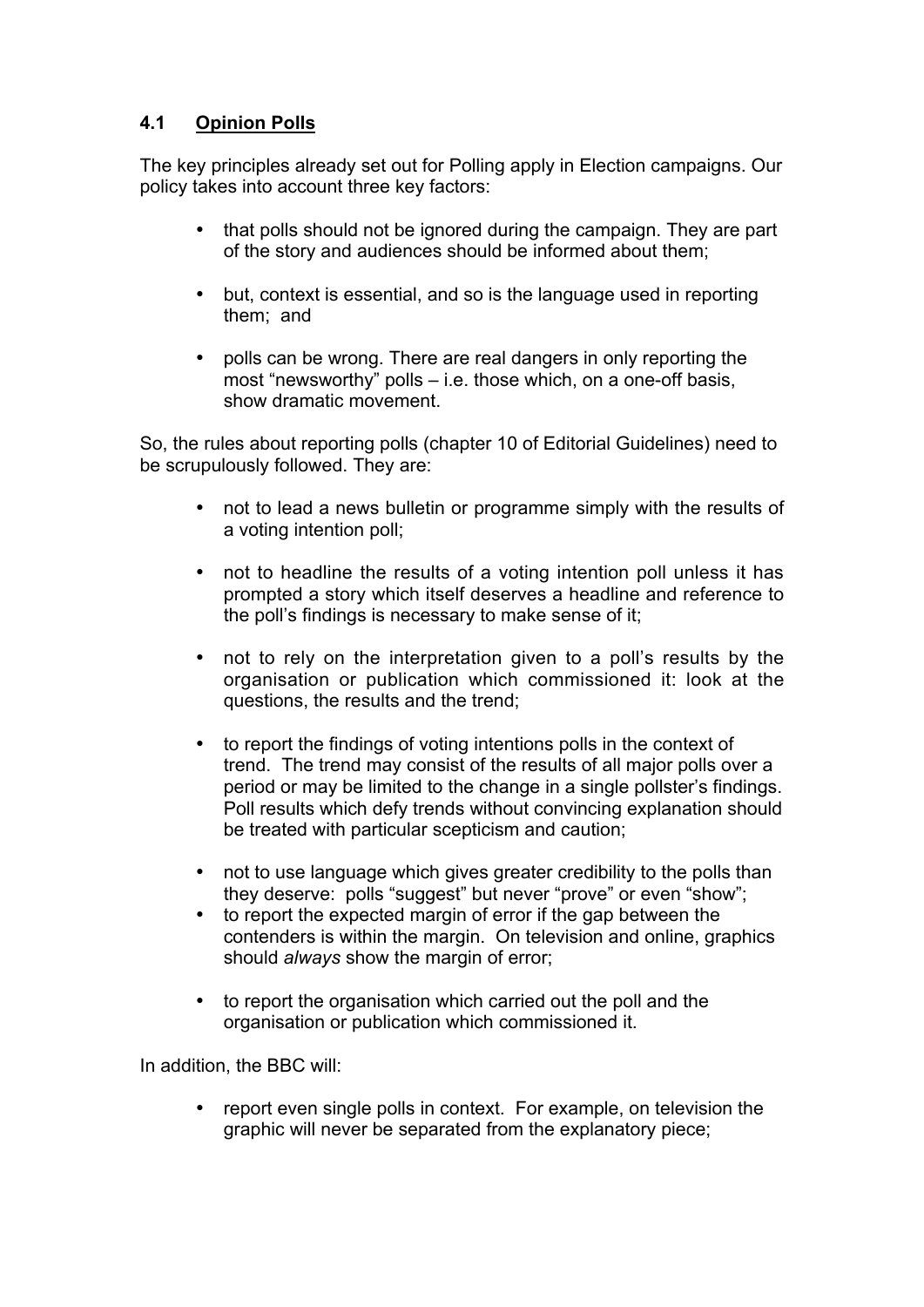• Take particular care with newspaper reviews. Polls should always be reported with a sentence of context (e.g: "that's rather out of line with other polls this week").

Editorial Guidelines make it clear that care must be taken to ensure that a poll commissioned by the BBC is not used to suggest a BBC view on a particular policy or issue. It is particularly important that a BBC poll is not used to imply BBC intervention in a current controversy. For this reason we will not commission voting intention polls in any medium during the election period.

Any proposal to commission an opinion poll, survey, or focus group on politics or any other matter of public policy, must be referred to the Chief Adviser, **Politics** 

### **4.2 Vox Pops**

The value of Vox pops for programmes is to allow different sides of an issue in question to be expressed through the voices of the man and woman in the street. But the context should always make it clear that they are an expression of one side of an argument, not an indication of the weight of opinion on either side of it. It follows that special care must be taken with vox pops during this period to edit them in such a way as to ensure different sides of the issue are covered.

# **4.3 Emails**

The same principle applies to all e-mails we broadcast. E-mails offer immediacy and interactivity to many programmes but they too are an expression of opinion, not an indication of the weight of opinion on one side or the other of a question. What matters is the balance of what we broadcast, not the balance of those we receive.

Programme makers should be particularly alert to organised e-mail campaigns by parties and pressure groups. During this period they should ask e-mail contributors to include their address and telephone number so that checks can be run if necessary where mass mailings are suspected. During the campaign we will not broadcast numbers received on either side of any issue.

### **4.4 SMS/Text Messaging**

Similarly, programme makers should be as rigorous about establishing the origins of material derived from text messages as they are about material from other sources. We should carefully scrutinize texts before using them.

Essentially this is no different from a phone-in programme. Just as with a phone in, producers must take appropriate steps to ensure veracity of the message e.g. if a text message is received that appears to be from a person in the public eye, the programme should check the source before publishing it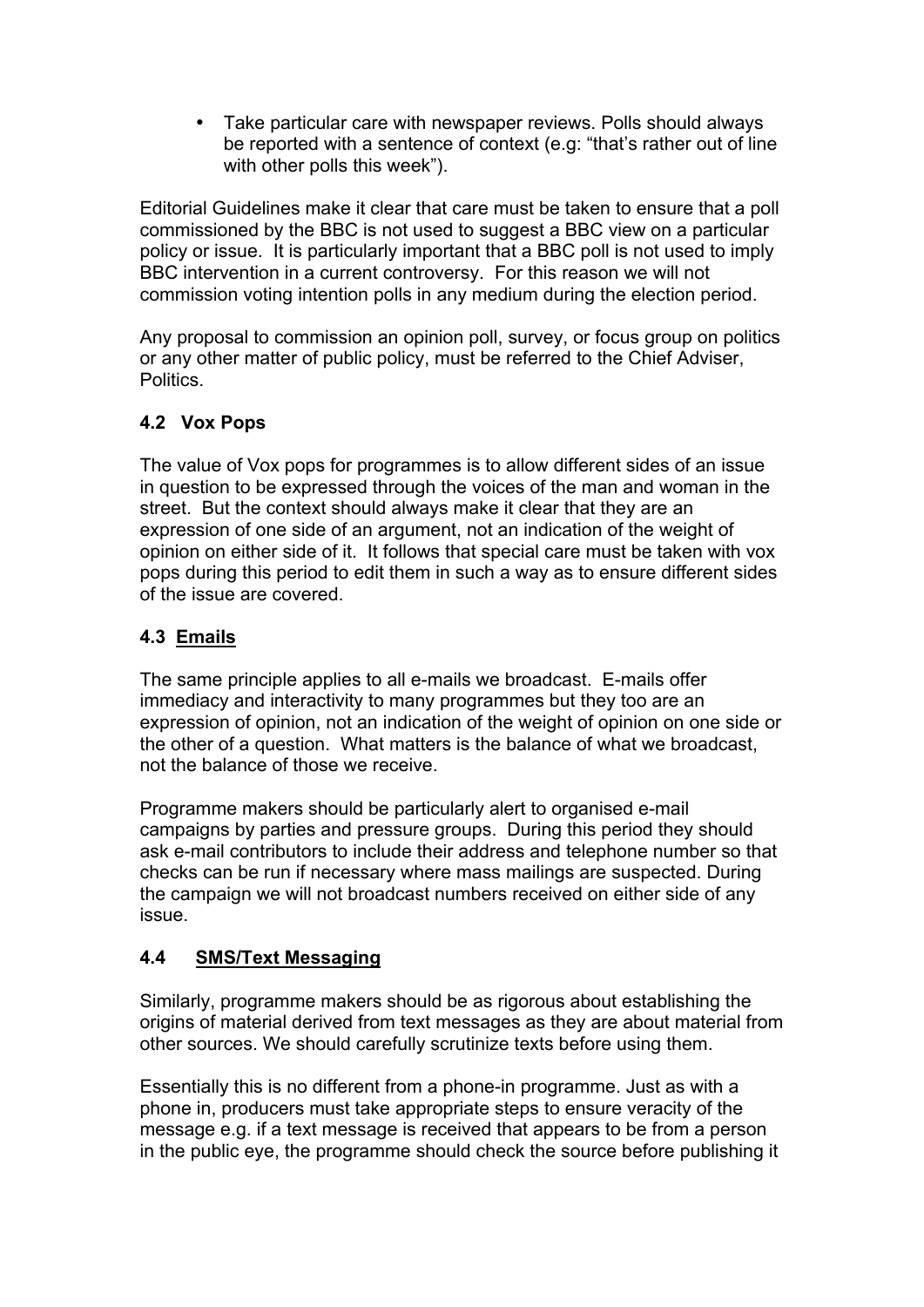on air/online. Checks could include calling/texting the user back to ask for further verification.

If the programme decides to edit a text message for length care should be taken to ensure the sender's opinion is still fairly and accurately presented. Producers must ensure that text votes are not translated into anything that could be construed either as an accurate representation of public opinion as a whole, or the BBC's opinion. Any proposal to conduct text voting on any political issue that could have a bearing on any of the elections (including the international situation) should be discussed with the Chief Adviser, Politics. As with conventional polls we will not conduct SMS/text polls on voting intention.

# **4.5 Audience Programmes**

All programmes planning live or studio audiences should consult the Chief Adviser, Politics, to discuss how they plan to select the audience and to achieve an appropriate balance. All such procedures must stand up to public scrutiny.

# **5.1 bbc.co.uk**

The same guidelines as those for programmes will apply to BBC Editorial content on all bbc.co.uk sites. These will apply to audio and video content as well as text content, eg podcasts and downloads.

With user generated content, we will not seek to achieve artificial balance by distorting the weight of opinion, but all sites prompting debate on the election will be actively hosted and properly moderated to encourage a wide range of views. Sites which do not usually engage in political issues should seek advice from the Chief Adviser, Politics, before doing so.

There is no certain solution to the problem of organised lobbying. However, all sites will be alert to the danger of distortion caused by organised campaigning and the bbc.co.uk escalation strategy will be activated immediately if necessary. For example, it may be necessary to put a board into pre-moderation or read-only mode.

There will be no online votes attempting to quantify support for a party, politician or policy issue.

Non news websites will direct users who want to discuss the election in forums and message boards to a handful of specific sites which will be premoderated or post-moderated within an hour of being published.

Journalists and moderators will have to make fine judgements between remarks that constitute robust debate and personal abuse. The general rule of thumb should be if we would not broadcast it on radio or TV, it should not be online. Filters for taste and decency and personal abuse will operate as usual, but they should not be relied on as a substitute for effective moderation.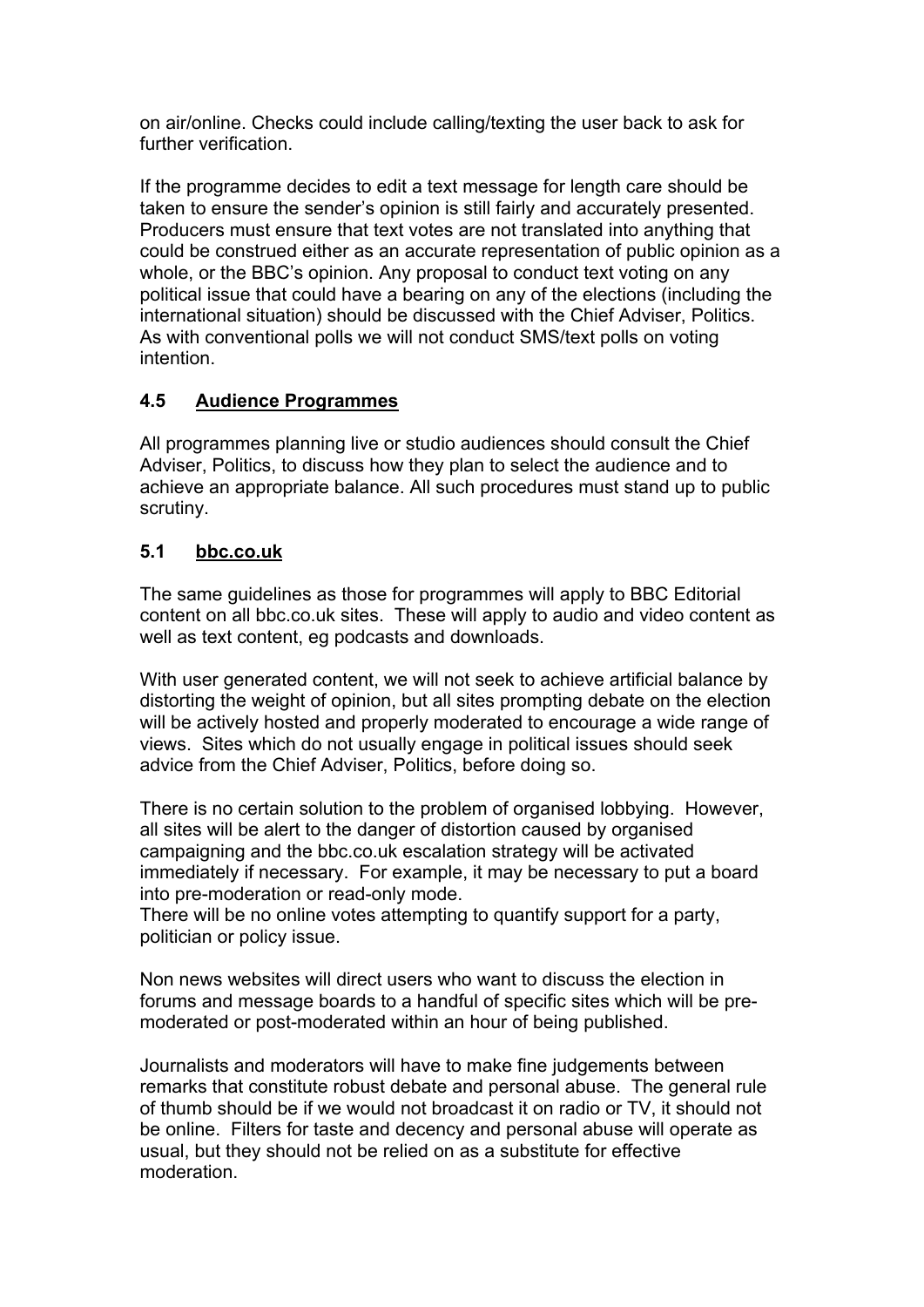# **5.2 Action Network**

During the campaign, Action Network will not allow any new activity which is expressly related to political parties or political campaigning and which might have a bearing on the elections, or which explicitly mentions the forthcoming election or candidates. In addition, candidates in the election must not contribute to Action Network.

### **6.1 Party Leader Interviews**

- With the exception of newsgathering interviews gathered on news value on the day, interviews with the Scottish Party Leaders for BBC Scotland programmes and with the Welsh Party Leaders for BBC Wales programmes, should be referred to the respective Heads of News and Current Affairs in Scotland and Wales or the Deputy, **before** the invitation is issued.
- Requests for interviews with the Scottish or Welsh Party Leaders from all other programmes should be referred to the Chief Adviser, Politics.
- With the exception of newsgathering interviews gathered on news value on the day, all bids for UK party leader interviews must be referred to the Chief Political Adviser **before** parties are approached. Unsolicited offers should not be accepted without consultation with senior managers and a reference to the Chief Adviser, Politics.

### **7.1 Polling Day**

There will be no coverage of any of the election campaigns on polling day, May 3<sup>rd</sup>, from 6am until polls close at 10pm on TV, radio or bbc.co.uk. However, online sites will not have to remove archive reports. Coverage will be restricted to factual accounts with nothing which could be construed as influencing the ballots.

Whilst the polls are open, it is a criminal offence to broadcast anything about the way in which people have voted in that election.

**Ric Bailey Chief Adviser, Politics 07889 852195 March 2007**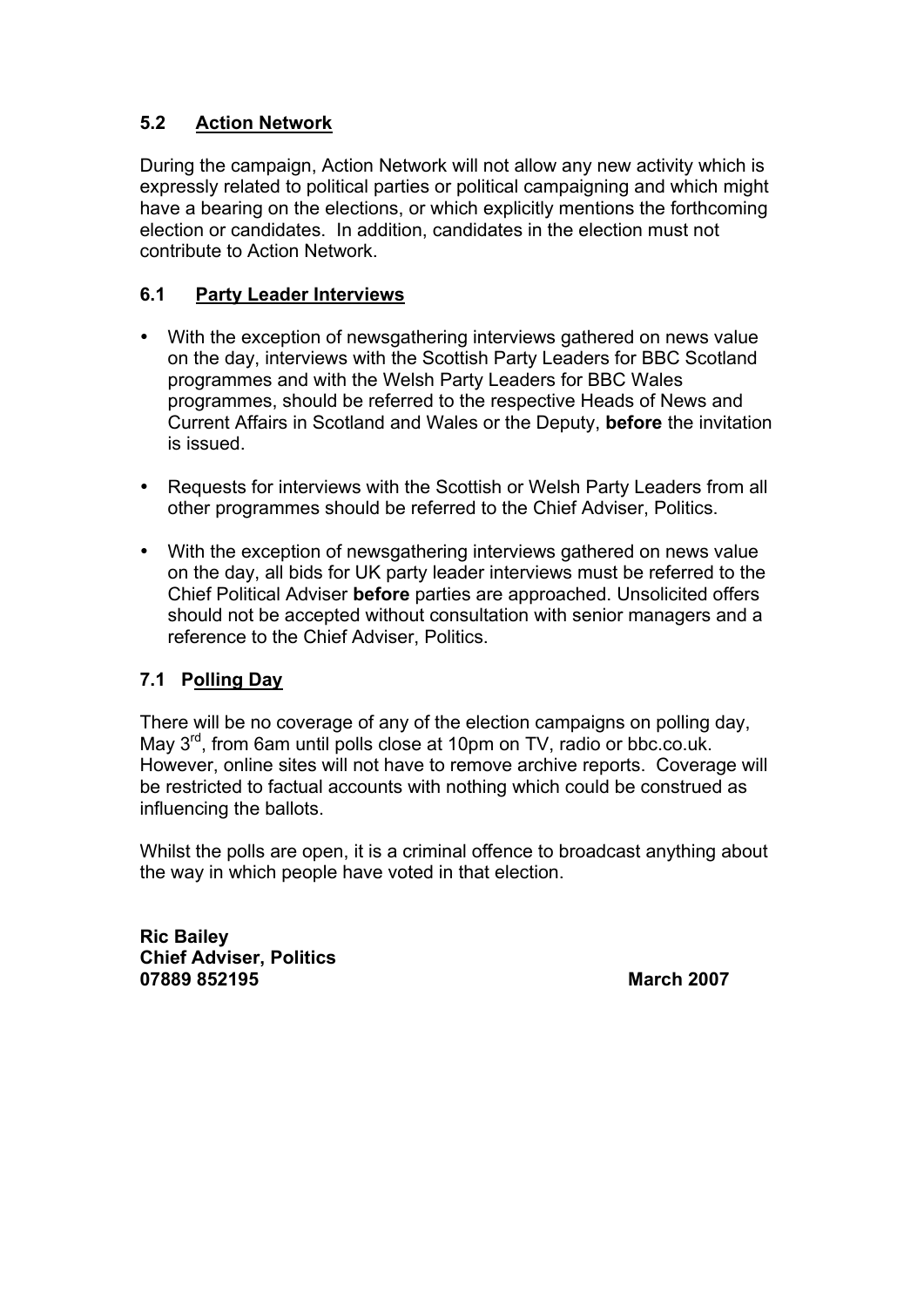# **Election Guidelines: 3rd May 2007**

# **Appendix 1: Scotland**

#### **The Main Parties**

The main parties in Scotland are: Labour, the Scottish National Party, the Liberal Democrats and the Conservatives.

#### **The Smaller Parties**

The Smaller Parties currently represented in the Scottish Parliament are the Scottish Green Party, the Scottish Socialist Party, Scottish Senior Citizens Unity Party and Solidarity.

The audience will expect us to report their campaigns more substantively than those of other parties, for example those who are not yet represented.

In deciding what coverage is appropriate for each of the Smaller Parties, as well as bearing in mind how the electorate voted in the 2003 election and at subsequent different elections, we should also take note of current evidence, such as a consistent trend in opinion polls.

In addition, there may be circumstances – for example, in the potential context of "coalition-building" – which mean that it is editorially appropriate for any one or more Smaller Party to receive more coverage.

We must also bear in mind other changed political circumstances since 2003, in particular, the split in the Scottish Socialist Party, which has resulted in the formation of Solidarity.

In BBC Scotland, programmes should ensure that the Smaller Parties are getting a proportionate share of the coverage each week. Where the main parties are featuring regularly, the Smaller Parties should have a minimum of one appearance a week on each appropriate programme strand, focused on those issues where they have a distinctive point of view.

In network programmes, all appropriate daily news and current affairs programmes should ensure that the policies of each of the Smaller Parties are explained and analysed in at least one substantial item during the course of the campaign.

The principles applied to coverage of the Smaller Parties at a national level should also be applied in any programme items which are based on a particular region and use list candidates. The relative strengths of the parties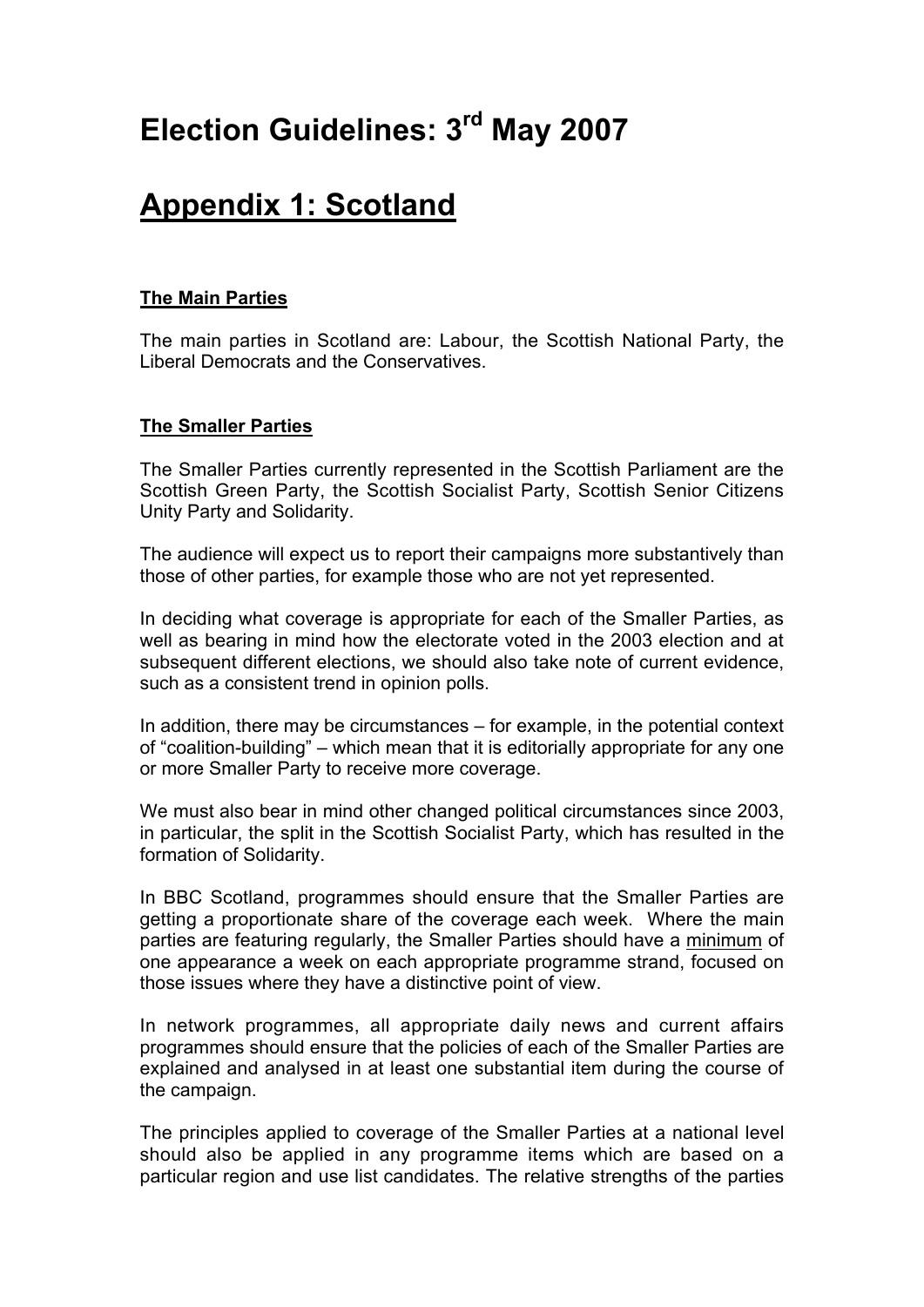will vary from region to region and again advice can be sought from the Chief Adviser, Politics, who will be working closely with BBC Scotland to reach this judgement.

#### **Other Parties**

Any other party that is standing in at least one sixth of the seats up for election in Scotland or fielding at least 4 candidates in all 8 regional lists should have, as a minimum, the launch of their manifestos covered by Reporting Scotland on television and Good Morning Scotland on radio, as well as online.

If other programmes choose to cover them they must be consistent and treat all other parties reaching this threshold in a proportionate way.

The audience will be referred, as appropriate, to the full list of parties standing on Ceefax and BBC News Online **Scotland.**

#### **Independents**

In constituencies or regions where there are sitting Independent MSPs, if those candidates stand again, the audience will expect us to give them more coverage than independent candidates who have not previously been elected. Each should be given proportionate coverage, taking account of current evidence as well as past electoral support in any constituency or regional reports.

All constituency or regional reports will refer to the online list, where all Independent candidates will be included. This reference is a minimum for Independent candidates, and where there is appropriate current evidence, any one or more Independent candidates may receive more coverage.

However care must be taken to ensure that any such candidates who have a newsworthy personal profile are not given disproportionate coverage which would give them a major advantage over other candidates in the same constituency or region.

Further advice on coverage of smaller parties and independents can be sought from the Chief Adviser, Politics.

#### **Gaelic Services**

Because few politicians are Gaelic speakers, Radio Nan Gaidheal may broadcast constituency or regional pieces drawing on both constituency and list candidates. In the event that a party is unable to find a Gaelic speaker in either category an alternative appropriate spokesperson can be nominated instead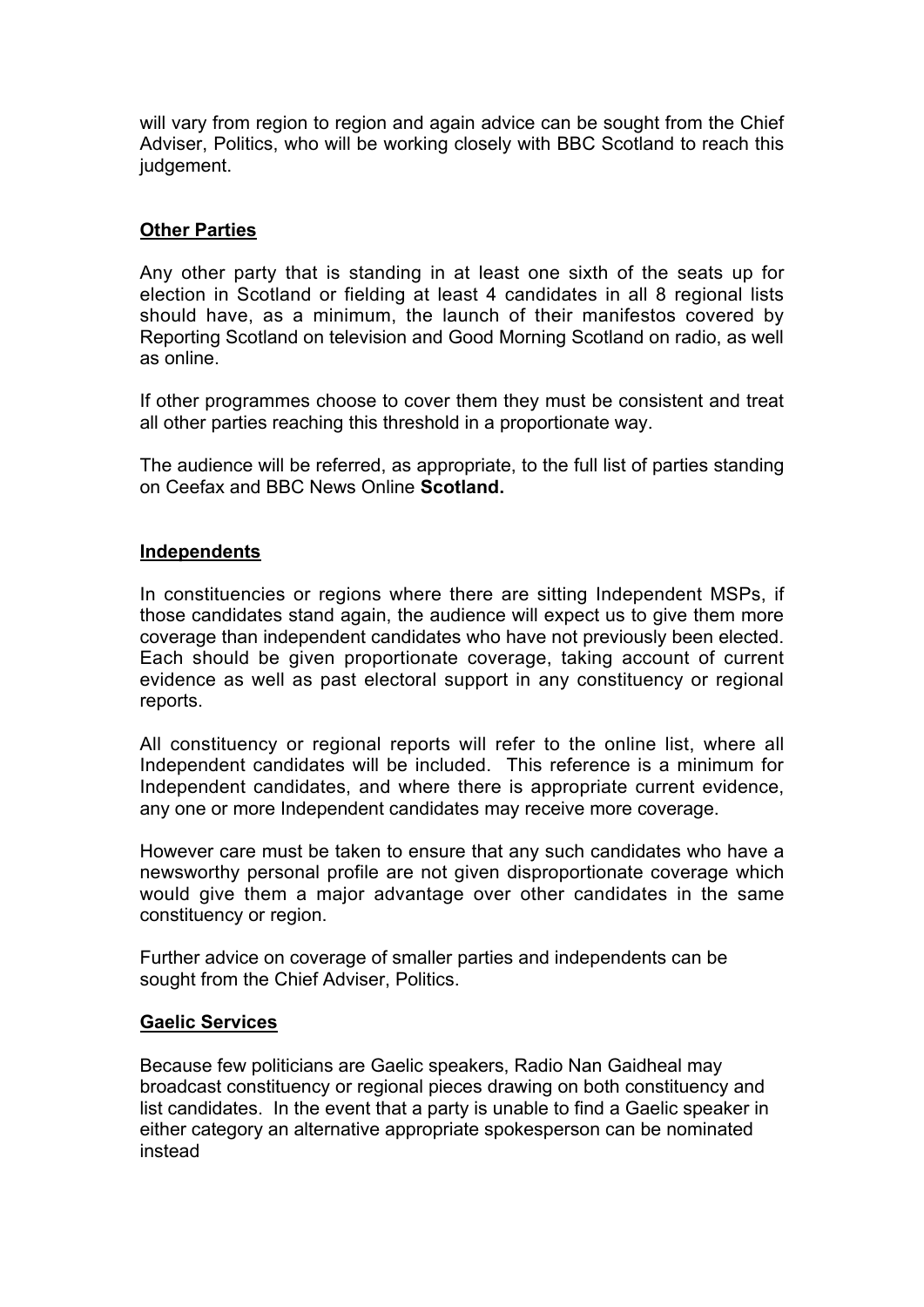# **Appendix 2: Wales**

#### **The Main Parties**

The main parties in Wales are: Labour, Plaid Cymru, the Liberal Democrats and the Conservatives.

#### **Smaller Parties and Independents**

There are no Smaller Parties who were elected to the 2003 Welsh Assembly.

Any party that is standing in at least one sixth of the seats up for election in Wales or fielding at least 4 candidates in all 5 regional lists should have, as a minimum, the launch of their manifestos covered by Wales Today and Newyddion on television and Good Morning Wales and Post Cynta on radio as well as online.

If other programmes choose to cover them they must be consistent and treat all other parties reaching this threshold in a proportionate way.

We should also take into account the political context in which candidates are standing. If they are "independent", but also subscribe to a political party, our objective will be to ensure the audience is given clear and accurate information. If independent candidates are acting together, whether standing on a common manifesto or not, then that should be reflected in any coverage.

The audience will be referred, as appropriate, to the full list of parties standing on Ceefax ,BBC News Online **Wales** and BBC Newyddion Arlein*.*

#### **Constituency Reports**

In constituencies or regions where there are sitting Independent AMs, if those candidates stand again, the audience will expect us to give them more coverage than independent candidates who have not previously been elected. Each should be given proportionate coverage, taking account of current evidence as well as past electoral support in any constituency or regional reports.

All constituency or regional reports will refer to the online list, where all Independent candidates will be included. This reference is a minimum for Independent candidates, and where there is appropriate current evidence, any one or more Independent candidates may receive more coverage.

However, care must be taken to ensure that any such candidates who have a newsworthy personal profile are not given disproportionate coverage which would give them a major advantage over other candidates in the same constituency or region.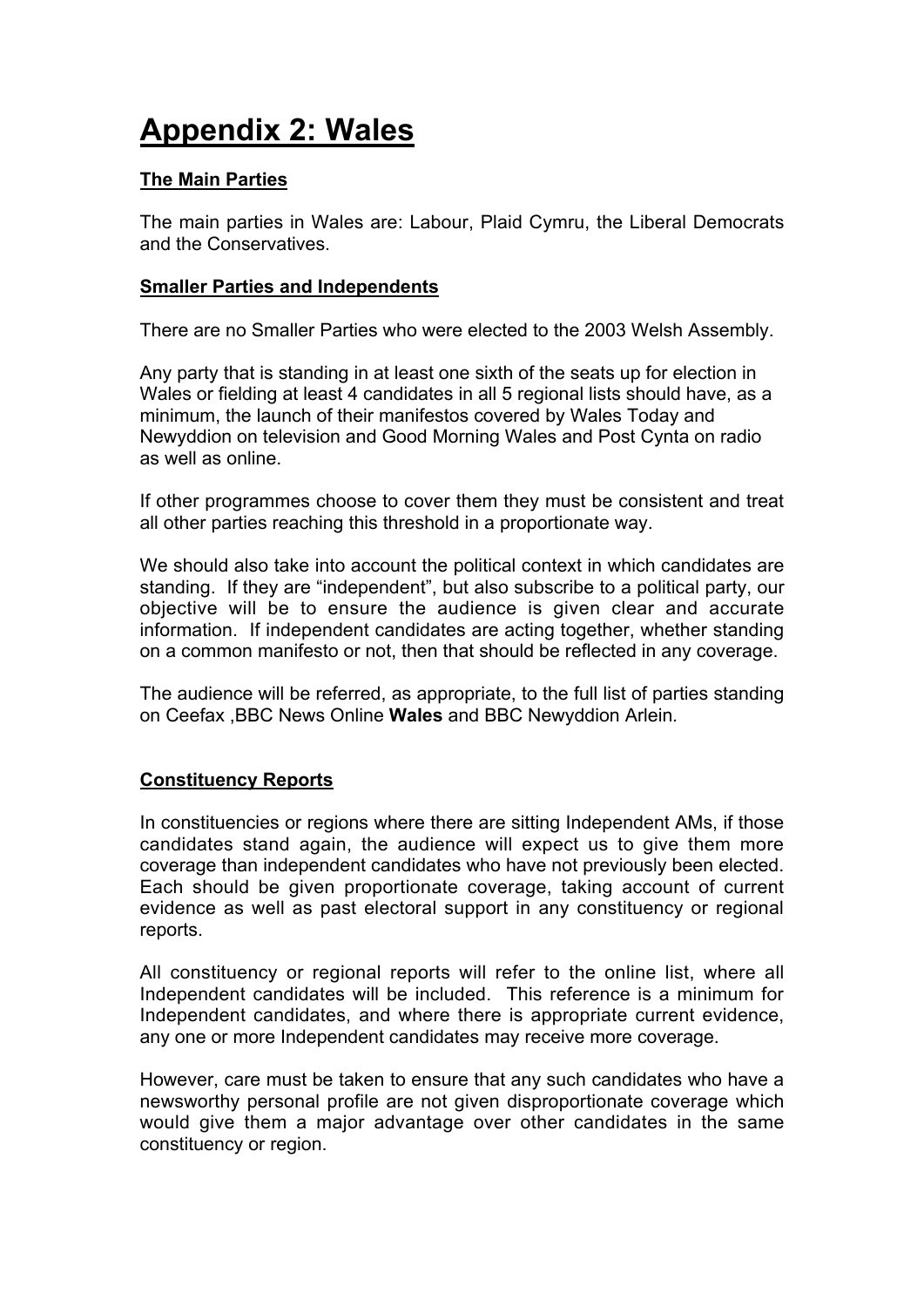Further advice on coverage of smaller parties and independents can be sought from the Chief Adviser, Politics.

#### **Welsh Language Services**

Some politicians in Wales are not Welsh Language speakers. Radio Cymru and BBC Wales programmes for S4C may do constituency pieces or regional pieces drawing on both constituency and list candidates. In the event that a party is unable to find a Welsh speaker in either category an appropriate spokesperson can be nominated instead.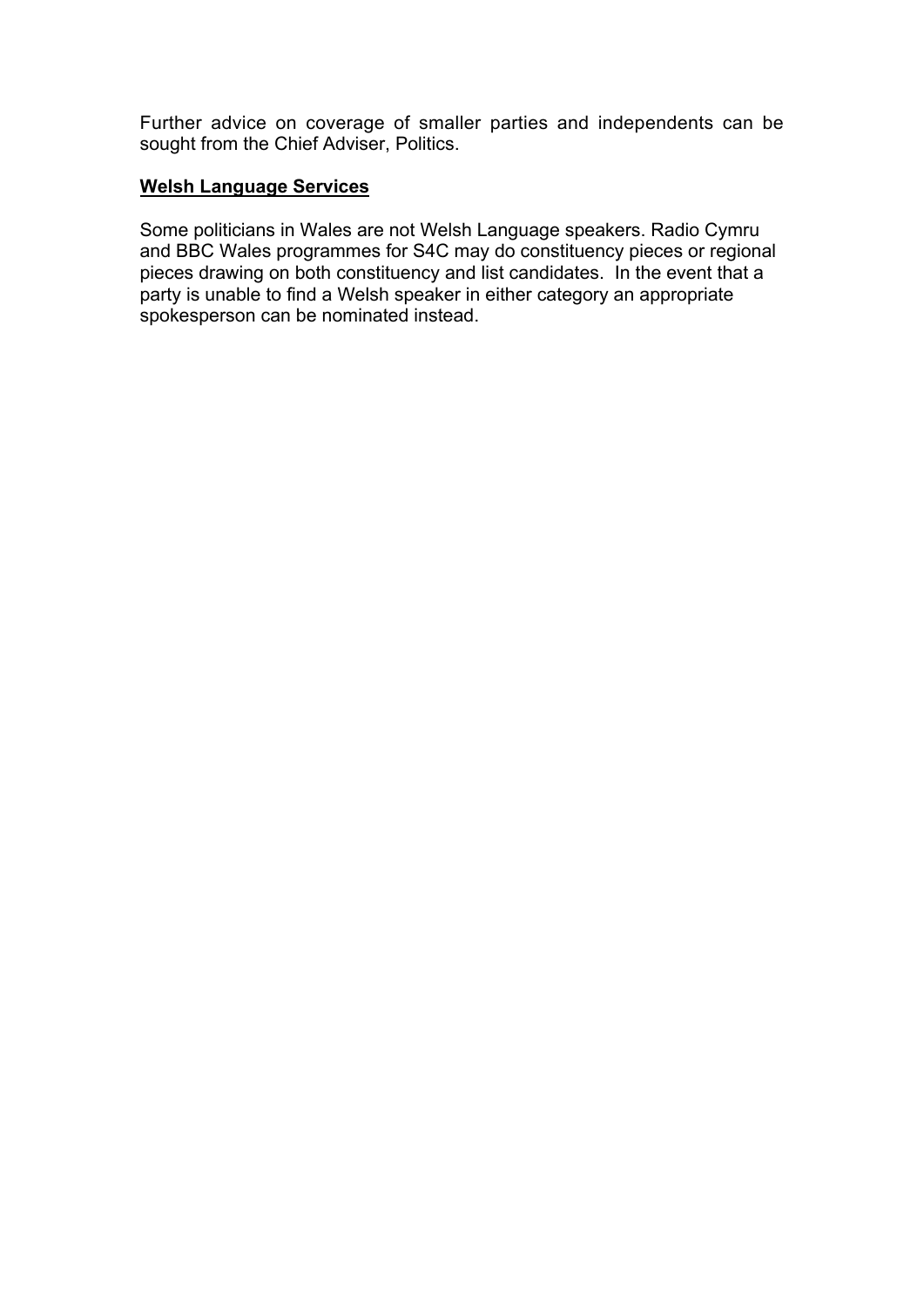# **Appendix III: Local Government Elections (England and Scotland)**

There are local elections on May 3rd 2007 in England and Scotland.

### **In Scotland**:

all 32 Unitary Authorities will be elected under a new electoral system -Single Transferable Vote.

**In England**, 313 Local Authorities have elections as follows:

- one third of the seats in all 36 Metropolitan Boroughs;
- 25 Unitary authorities will elect the whole of their council;
- 20 unitary authorities will elect a third of their council;
- 150 second-tier districts will elect the whole of their council;
- 82 second-tier districts will elect one third of their council.

There are no local elections in Wales, Northern Ireland or London.

# **The Main Parties**

In England, the main parties are: Labour, Conservative and Liberal Democrats.

In Scotland, the main parties are: Labour, the Scottish National Party, Conservative and Liberal Democrats.

# **Smaller Parties and Independents**

In local elections, smaller parties and independent candidates often attract more support than in general elections and the audience will expect that to be reflected in our coverage.

Where such parties or candidates have demonstrated significant electoral support, or there is appropriate current evidence, they should be given proportionate coverage. This applies when broadcasting about the main parties in areas covering a number of councils – or in reports of individual councils.

In deciding what coverage is appropriate in each council or each area, as well as bearing in mind how the electorate voted the last time these seats were contested, we should also take note of other subsequent elections and any other current evidence. We should bear in mind any changed political circumstances since the last appropriate local election, such as the formation of new parties.